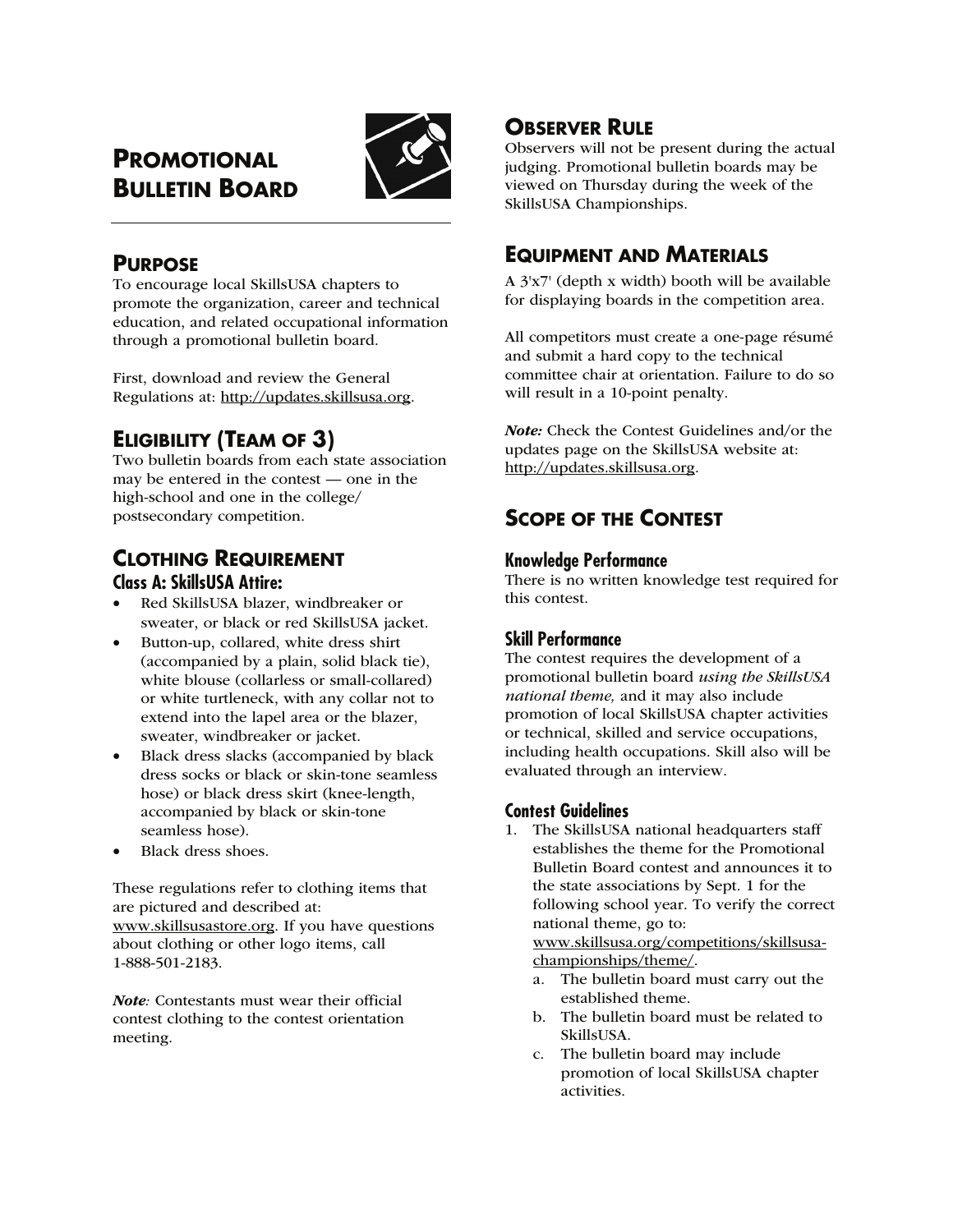- d. All career and technical education students who are SkillsUSA members are eligible to compete in the Promotional Bulletin Board contest.
- 2. Bulletin Board Design and Workmanship
	- a. Display materials used must be studentprepared, including design and cutting of interchangeable pieces. A 50-point penalty will be assessed for failure to comply.
	- b. Use of the official SkillsUSA logo is prohibited. The verbiage "SkillsUSA: Champions at Work, [Current Theme]" is required and should be text only. A 50-point penalty will be assessed for failure to comply.
	- c. Follow U.S. copyright rules and regulations for all imagery.
- 3. Intent of the Promotional Bulletin Board
	- a. The bulletin board is a tool to convey ideas, ideals or activities related to SkillsUSA.
	- b. Interchangeable parts are required. The bulletin board should be designed to easily accommodate changes by using interchangable parts to reflect activities and messages or draw attention to a function.

Note: An interchangable part is one that is removed from the board and replaced with another element.

- c. The bulletin board is not intended to be a wall hanging or poster board.
- 4. Bulletin Board Size The total size of the bulletin board may be smaller than, but may not exceed, the following dimensions:
	- a. 4' wide X 4' high X 2" thick (including the thickness of the board) Note: If an element is attached to the board and opens or unfolds, the depth of the element will be included in the thickness measurement (2" max) and will incur penalty points appropriately.
	- b. A penalty of five points per  $\frac{1}{8}$ " over size will be assessed.
- 5. Mounting Board and Support
	- a. A Mounting board is required.
	- b. The quality of the board on which the display is mounted will not be judged.
	- c. All areas of the mounting board must be covered with a paper product front and back.
- d. A 10-point penalty will be assessed if any area of the mounting board is exposed.
- e. Entries must be self-supporting. A 10 point penalty will be assessed for failure to comply.
- f. The supporting device will not be included in the measurement and cost figures.
- g. The supporting device must be designed and constructed to be durable and allow for safe exhibit of the board and display materials. A 10-point penalty will be assessed for failure to comply.
- h. The bulletin board and mounting board must be fastened securely to the supporting device. A 10-point penalty will be assessed for failure to comply.
- 6. Bulletin Board Frame
	- a. A frame is not required but may be used if desired. Note: Additional information placed on the frame, such as engraving the theme, makes the frame part of the board and will be measured as such.
	- b. A frame cannot exceed  $2\frac{1}{2}$  in width. A 10-point penalty will be assessed for failure to comply.
	- c. A frame can be made from any material.
- 7. Bulletin Board Materials
	- a. Any material(s) used to attach parts to the board must not be visible on the face of the board. A 10-point penalty will be assessed for failure to comply.
	- b. Approved materials on the bulletin board used as background and to convey the message will be limited to the following paper products:
		- 1. Construction paper
		- 2. Poster board
		- 3. Foam core/Gatorboard
		- 4. Cardboard
		- 5. Mat board
		- 6. High gloss photo paper printed on a large format printer/plotter. Note: Highly adhesive vinyl, carwrap material, or any non-paper products that have been printed or cut on a large-format printer/plotter are not approved products for the board.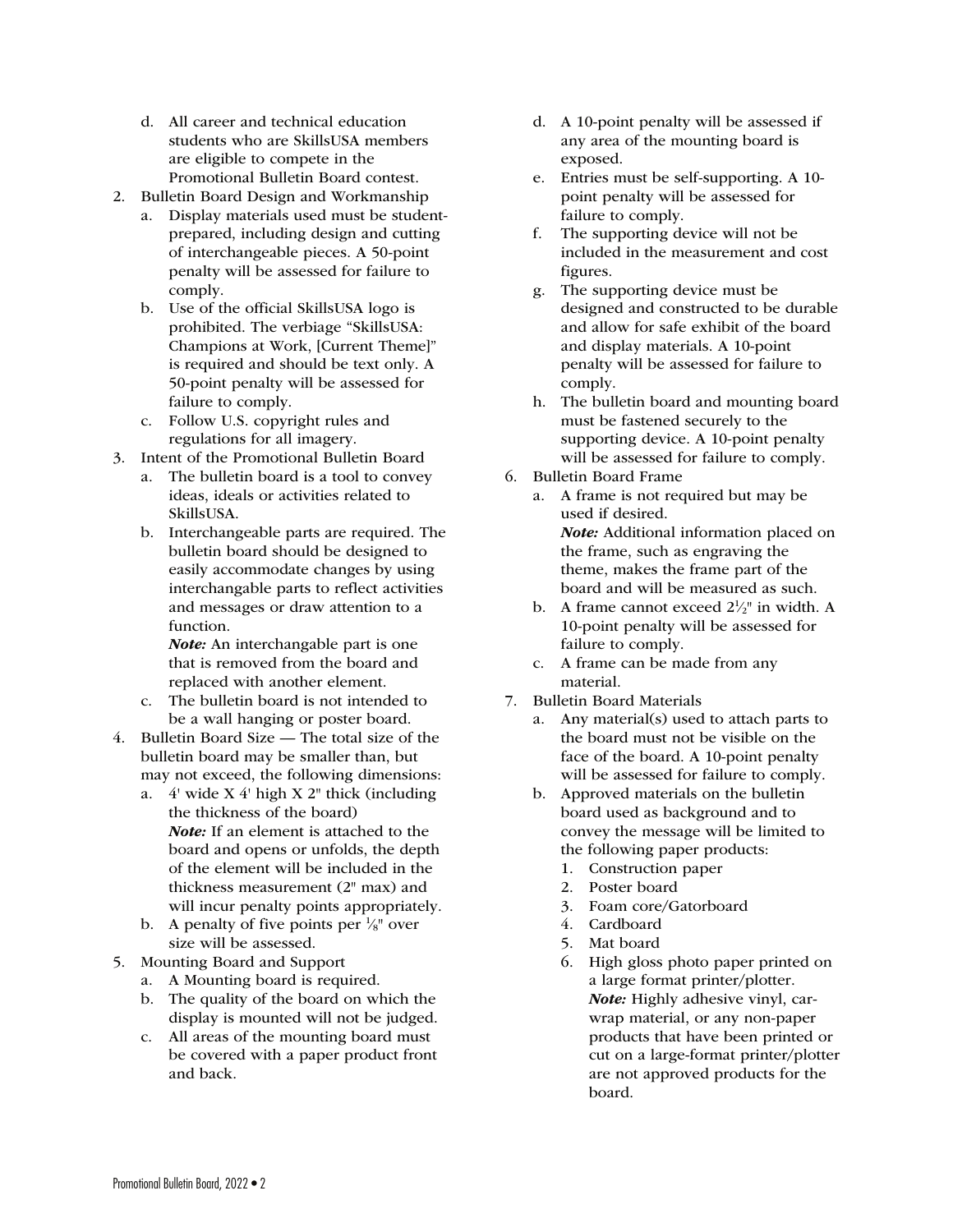- c. No other materials will be permitted. A 50-point penalty will be assessed for failure to comply. Note: Glitter or foil, whether incorporated in paper or paint, is *not* to be used on any part of the board. Remember, this is a bulletin board, not a poster. Further vinyl, car-wrap material or any nonpaper products that have been printed or cut on a largeformat printer/plotter are not approved products for the board.
- d. No audiovisual equipment, electrical, mechanical, automatic or manual moving parts are to be used. A 10-point penalty will be assessed for failure to comply.
- e. If an interactive component (e.g., QR code, software link, etc.) is showcased or demonstrated during the presentation, it is acceptable to use an electronic device appropriately.
- f. Student-taken photographs are allowed.
- g. The chapter name, school, city or state may be used without penalty.
- 8. Cost of Materials
	- a. A maximum of \$300 (purchased, donated or borrowed) may be spent on the entire display and backing board (frame and support costs excluded). A 10-point penalty for each \$5 over \$300 will be assessed.
	- b. A quote of the "fair market price" of the printing and/or other materials used on the board must be included in the notebook. All donated or borrowed materials must be included in the \$300. Note: Fair market value is the cost of having work done or obtained *commercially* — *not* the cost of work done or obtained through a school.
- 9. Bulletin Board Evaluation (400 points/40 percent of overall score)
	- a. Gains attention
		- 1. Focuses attention on important items (30 points)
		- 2. Color and contrast command attention (5 points)
		- 4. Balance creates interest (5 points)
		- 5. Shapes, lines, spaces and colors create an interesting and readable bulletin board. All text should be legible for the viewing audience. (5 points)
- b. Development of theme
	- 1. Theme of bulletin board is the official theme established by the SkillsUSA national headquarters (25 points) Note: The theme includes the

SkillsUSA slogan, i.e., SkillsUSA: Champions at Work, [Current Theme]" as announced by annual verbiage from SkillsUSA national headquarters

- 2. Meaning and message of the bulletin board are apparent immediately. All imagery and text support the theme and concept (60 points).
- 3. Graphic elements, lettering and illustrations allow quick and clear comprehension of the bulletin board theme (25 points).
- 4. Lettering is related in scale and character to the spirit of the theme (25 points).
- 5. A 5-point penalty will be assessed for error in grammar, spelling and punctuation.
- c. Quality of work
	- 1. Artwork is of consistent style and proportion (15 points).
	- 2. Computer-generated type, art or photos are sharp/smooth (nonpixilated) and photos are properly exposed, well-cropped and suitably sized (30 points).
	- 3. Interchangeable parts are creative, purposeful and innovative, offering a clear message and changing ideas (60 points).
	- 4. Interchangeable parts are stiff and self-supporting with no paper curl, clean edges and smooth tiling (25 points).
- d. Imagination, creativity and originality
	- 1. Bulletin board shows originality (20 points).
	- 2. Bulletin board is creative, in good taste and attractive (20 points).
	- 3. Differences in color, line and shapes depict good design and imagination (20 points).
	- 4. Illustrations, lettering and background harmonize and show innovation (20 points).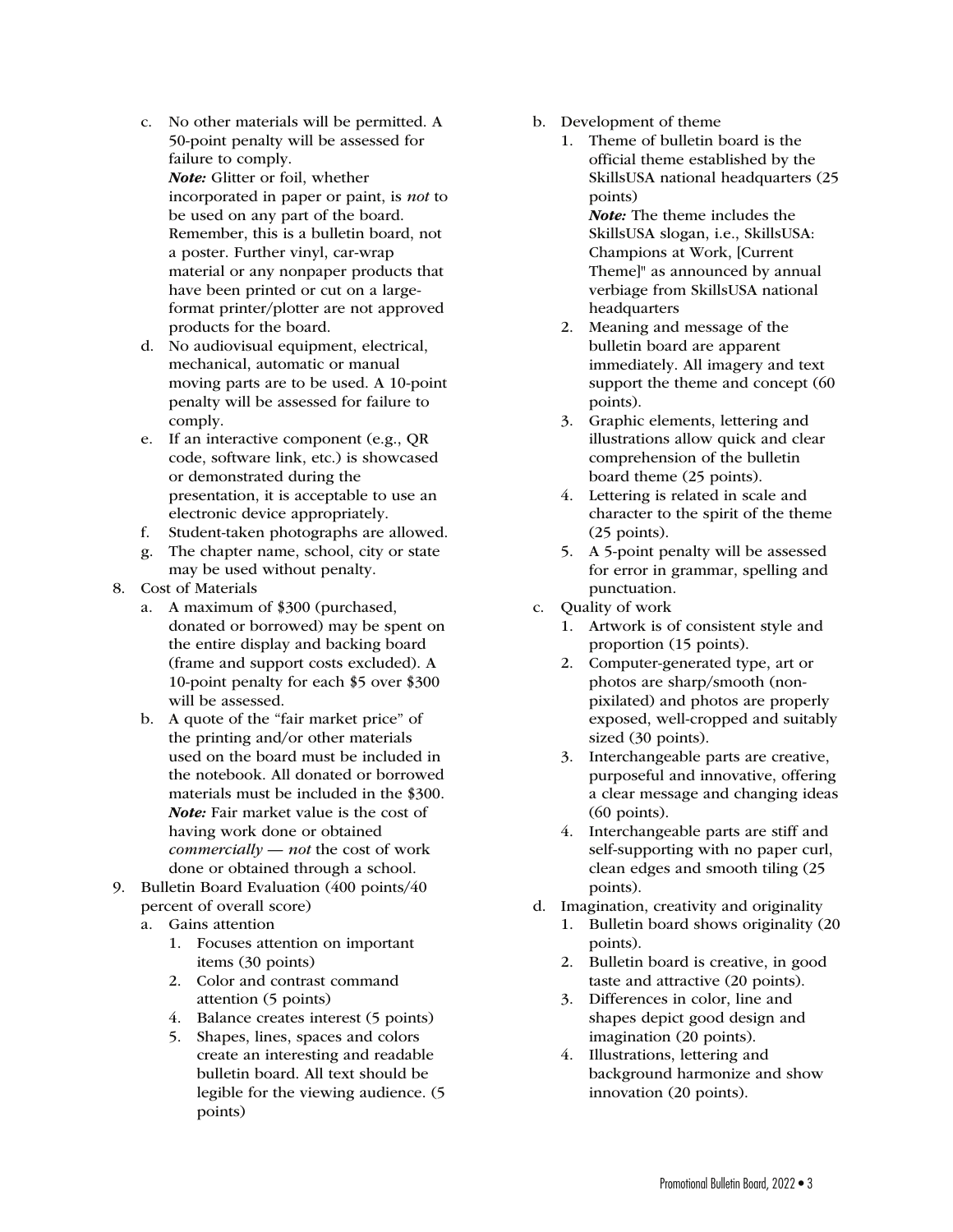- 10. Interview Component (40 percent of overall score)
	- a. All three members shall be prepared to participate in the interview component.
	- b. The interview component will consist of two parts: a presentation and a question-and-answer session.
- 11. Presentation
	- a. Notecards may *not* be used. A 50-point penalty will be assessed if contestant uses notecards.
	- b. Students will demonstrate interchangeable parts and use the notebook along with the bulletin board to enhance the presentation (40 points).

Note*:* If an interactive component (e.g., QR code, software link, etc.) is showcased or demonstrated during the presentation, it is acceptable to use an electronic device appropriately.

- c. Students will describe the bulletin board and how it conforms to the theme (35 points).
- d. Students will explain the process the chapter followed to determine the scope and design of the bulletin board (30 points).
- e. Students will state the purpose and educational value of the bulletin board (30 points).

Note: What did the students learn while working on the board? What can viewers learn from the bulletin board?

- f. Students will discuss the chapter members' participation in the construction of the bulletin board (30 points).
- g. Student will explain where and how the bulletin board will be used after the competition (30 points).
- h. Students will discuss the benefits of the bulletin board to the chapter members (30 points).
- i. Speaking skills to include variances of pitch, tempo, volume and enthusiasm will be judged (30 points).
- j. Stage presence, including poise, eye contact, gestures, confident appearance and attitude will be judged (30 points).
- k. Mechanics as in diction, grammar, pronunciation and enunciation will be judged (25 points).
- l. Fully developed conclusion to presentation (30 points)
- m. Time frame for presentation is five to seven minutes.
- n. Time penalty: 5 points for each fraction of 30 seconds under five minutes or over seven minutes will be assessed.
- 12. Question/Answer Session (quality of student's response to questions from judges)
	- a. Student will deliver answers that are appropriate, organized and reflect logic and clarity (30 points).
	- b. Student's answers reflect knowledge and involvement in the promotional bulletin board project (30 points).
- 13. Notebook Requirements (15 percent of overall score)
	- a. The notebook must be placed with the bulletin board prior to judging. Failure to do so will result in the notebook not being judged and no points awarded.
	- b. Notebook must be a 1-inch SkillsUSA three-ring binder (10 points).
	- c. Notebook must contain pictures and supporting evidence (20 points). Note: Photos may be blended with other areas of the book but must have a caption describing the photo.
	- d. Notebook must include a brief description of the purpose (20 points).
	- e. Notebook must state educational value (20 points). Note: What did the students learn while working on the board? What can viewers learn from the bulletin board?
	- f. Notebook must describe the development and construction of the bulletin board (20 points).
	- g. Notebook must be limited to 10 pages (20 surfaces) or less (10 points).
	- h. Verification letter
		- 1. A letter certifying that the bulletin board was designed and constructed by students will be the first page of the notebook. The letter should be printed on school letterhead (10 points).
		- 2. The letter must identify the school, city and state (5 points).
		- 3. The letter must identify the local advisor (5 points).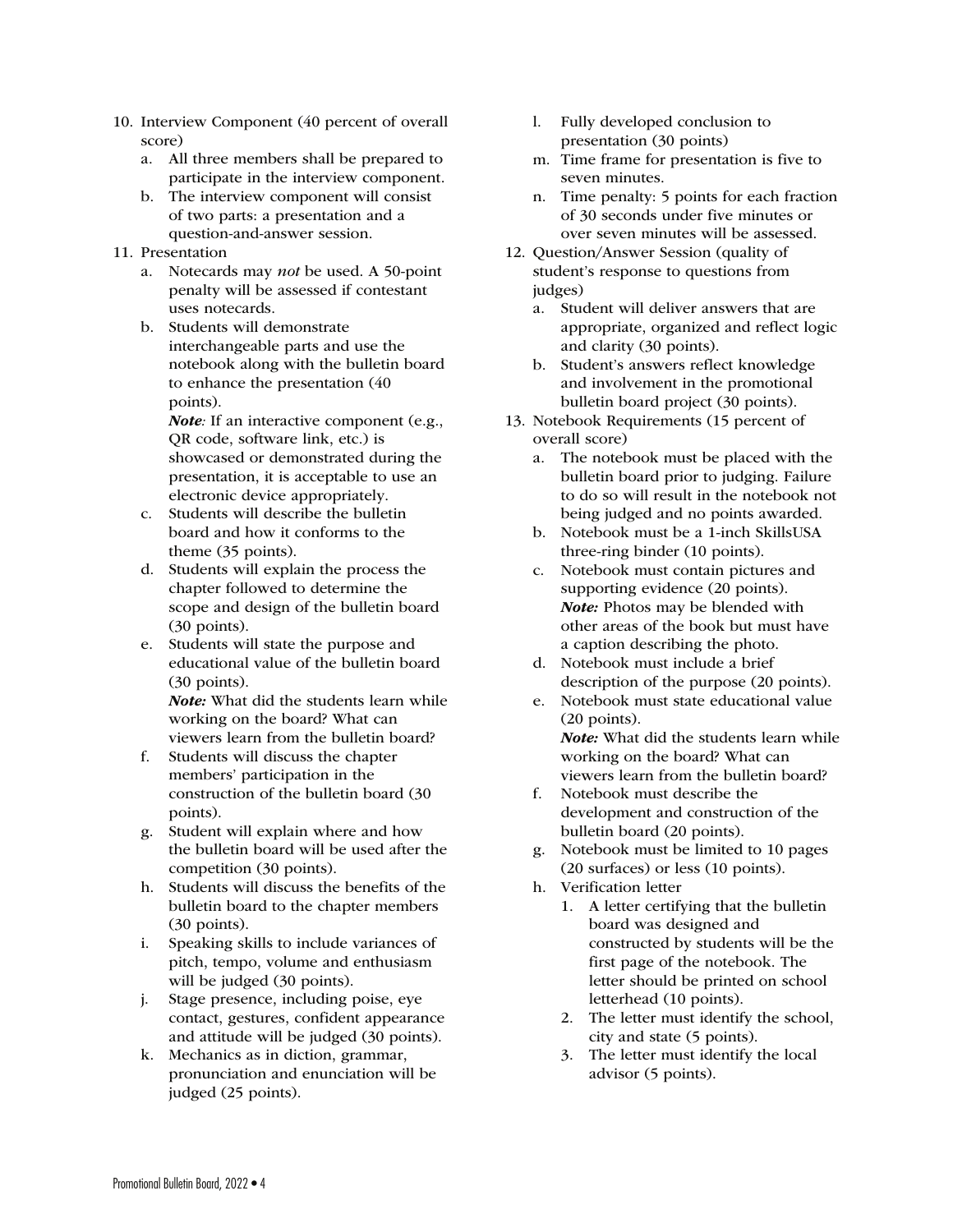- 4. The letter must identify the three students that make up the team (5 points).
- 5. The letter must state the division (high school or college/ postsecondary — 5 points).
- 6. The letter must be signed by a local administrator, with full name and title included (10 points).
- 7. Failure to supply the required information will penalize the entry as outlined.
- i. Notebook Outline: Follow this page order to organize the notebook
	- 1. Verification letter
	- 2. Purpose
	- 3. Educational value
	- 4. Development/Construction
	- 5. Fair market value/Itemized list of expenses

Note: Expenses should reflect the fair market value of commercial work, such as large-format printing. For example: A background is printed in the classroom on a largeformat printer. The cost for the school to print is \$5 per square foot. However, the commercial cost is \$12 per square foot. The list should reflect the FMV of \$12 per square foot.

- 6. Supporting evidence
- 14. Résumé (50 points possible/5 percent of overall score)
	- a. Overall appearance and professionalism
	- b. Accuracy in spelling, punctuation and capitalization (10 points)
	- c. Complete contact information: name, address, phone, email (5 points)
	- d. Career objective (5 points)
	- e. Education (5 points)
	- f. Technical skills (10 points) Note: Technical skills should include such things as trade-related skills, certifications, software training, etc.
	- g. Employment (5 points)
	- h. Honors/awards/memberships (5 points)
	- i. References: available upon request (5 points)

Note*:* Student should not supply the names and contact information for references. The words, "References: Available upon request" should be listed on the résumé.

j. A 5-point penalty will be assessed if résumé exceeds one page.

Total points possible: 1,000

## **Procedure for Shipment**

- 1. The Promotional Bulletin Board entries maybe shipped via UPS to your hotel.
- 2. Shipping instructions may be obtained from your state association director.
- 3. Do not ship entries to the SkillsUSA headquarters or to the convention center. Such shipments will be refused.
- 4. All costs incurred are the responsibility of the local chapter or the state SkillsUSA association.
- 5. The bulletin board must be set up and moved according to the schedule outlined in the National Leadership and Skills Conference app.
- 6. The SkillsUSA headquarters will not be responsible for bulletin boards that have not been removed from the exhibit area by noon on the day following the SkillsUSA Championships. Failure to do so could result in their damage, destruction or disposal by the cleanup crew.

## **Procedure for Setup**

- 1. Only contestants will be permitted into the contest setup area and allowed to set up the bulletin board.
- 2. Advisors will not be allowed into the contest setup area, thus advisors cannot help with the setup.
- 3. Once the board is set up, contestants must leave the contest area. Setup time is not a time to view other boards.

## **Standards and Competencies**

#### **BB 1.0 — Plan and develop an attractive and effective promotional bulletin board**

- 1.1 Use elements such as color, balance and focal points to gain attention
- 1.2 Develop a coherent, meaningful and easily understood theme
- 1.3 Demonstrate quality artwork and design
- 1.4 Provide evidence of imagination, creativity and originality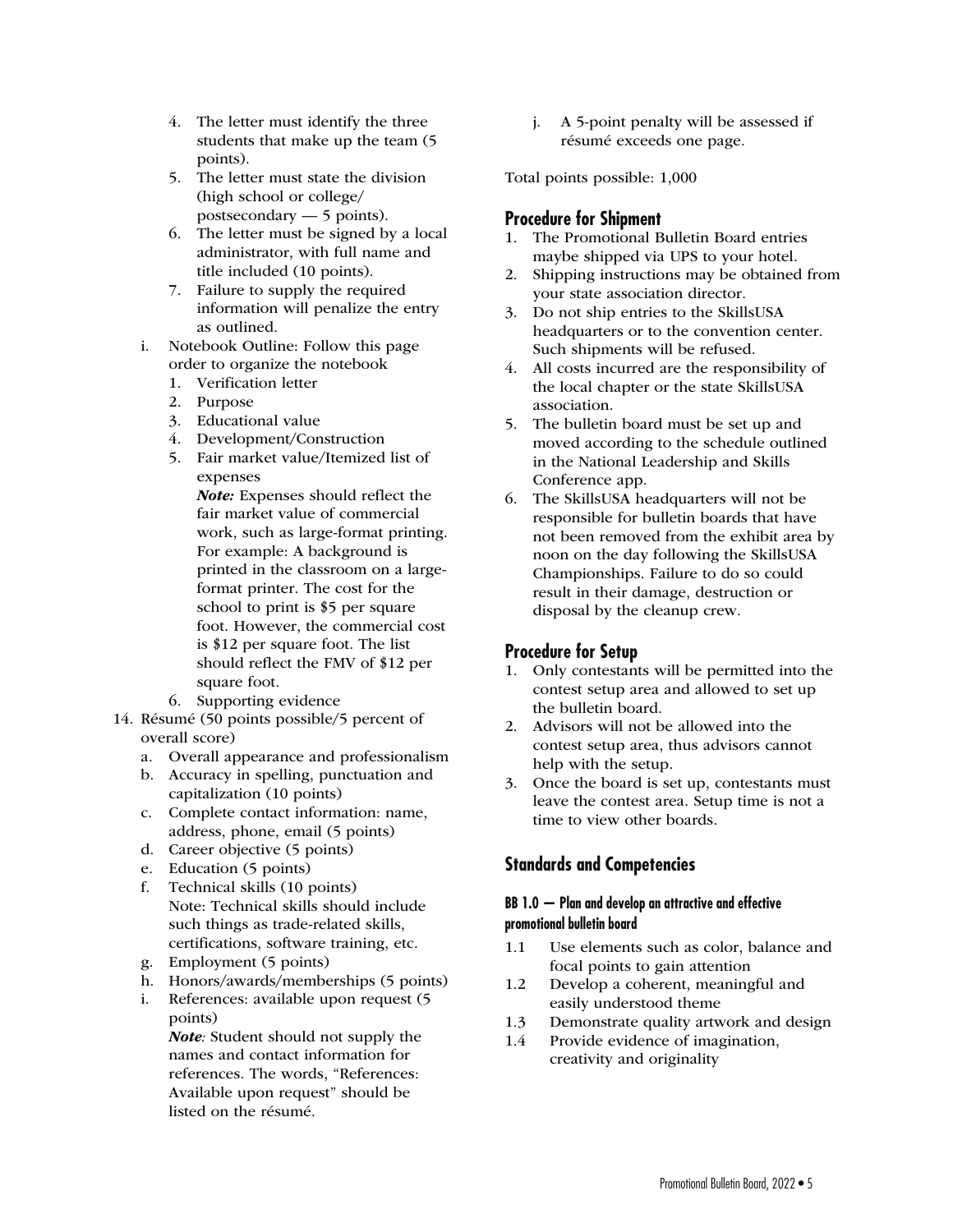### **BB 2.0 — Describe activities and respond to inquiries about activities in an interview setting**

- 2.1 Introduce self professionally
- 2.2 Display good posture and appropriate dress and grooming
- 2.3 Demonstrate knowledge of promotional bulletin board development and design
- 2.4 Respond to four to six questions from the judging panel
- 2.5 Explain personal involvement in promotional bulletin board concisely, when applicable

#### **BB 3.0 — Wear appropriate clothing for the national contest**

- 3.1 Display clothing that meets national standards for competition
- 3.2 Demonstrate good grooming in dress and personal hygiene

#### **BB 4.0 — SkillsUSA Framework**



The SkillsUSA Framework is used to pinpoint the Essential Elements found in Personal Skills, Workplace Skills, and Technical Skills Grounded in Academics. Students will be expected to display or explain how they used some of these essential elements. Please reference the graphic below left, as you may be scored on specific elements applied to your project. For more, visit: www.skillsusa.org/about/skillsusa-framework/.

## **Committee Identified Academic Skills**

The technical committee has identified that the following academic skills are embedded in this contest.

### **Math Skills**

- Use fractions to solve practical problems.
- Use proportions and ratios to solve practical problems.
- Solve practical problems involving percents.
- Measure angles.
- Find surface area and perimeter of two dimensional objects.
- Apply transformations (rotate or turn, reflect or flip, translate or slide and dilate or scale) to geometric figures.
- Construct three-dimensional models.
- Solve practical problems involving complementary, supplementary and congruent angles.
- Use measures of interior and exterior angles of polygons to solve problems.

### **Science Skills**

#### None Identified

#### **Language Arts Skills**

- Provide information in conversations and in group discussions.
- Provide information in oral presentations.
- Demonstrate use of verbal communication skills, such as word choice, pitch, feeling, tone and voice.
- Demonstrate use of nonverbal communication skills, such as eye contact, posture and gestures using interviewing techniques to gain information.
- Analyze mass media messages.
- Use text structures to aid comprehension.
- Understand source, viewpoint and purpose of texts.
- Organize and synthesize information for use in written and oral presentations.
- Use print, electronic databases and online resources to access information in books and articles.
- Demonstrate narrative writing.
- Demonstrate persuasive writing.
- Demonstrate informational writing.
- Edit writing for correct grammar, capitalization, punctuation, spelling, sentence structure and paragraphing.